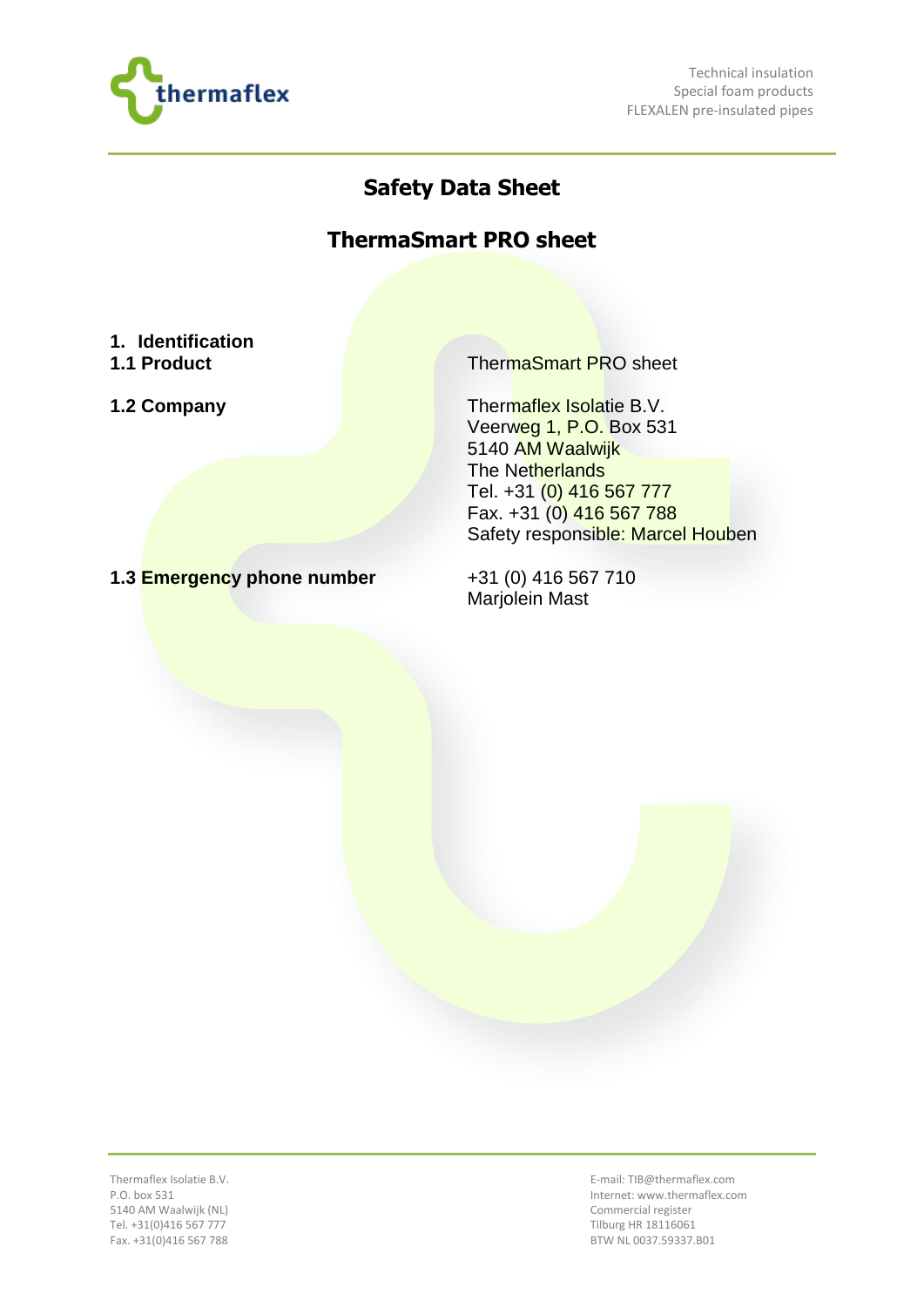



| 2. Product description      | ThermaSmart PRO sheet is a thermoplastic elastomer<br>(TPE) polyolefin foam containing flame-retardant<br>additives and is produced in an extrusion process.<br>ThermaSmart PRO sheet is based on polyolefin<br>thermoplastic elastomeric polymers and foamed with an<br>blowing agent.<br>The blowing agent is known as a non-depleting<br>substance to the ozone layer                                                                                                                                                                                                                                                                                                              |
|-----------------------------|---------------------------------------------------------------------------------------------------------------------------------------------------------------------------------------------------------------------------------------------------------------------------------------------------------------------------------------------------------------------------------------------------------------------------------------------------------------------------------------------------------------------------------------------------------------------------------------------------------------------------------------------------------------------------------------|
| 3. Hazads<br>identification | <b>TPE foam will burn wen provided with an adequate</b><br>amount of heat and oxygen; therefore do not expose the<br>material to any flame or other source of ignition or heat.<br>AC-formulations will not prevent the foam from burning,<br>but will show improved fire retardant properties in terms<br>of reduction of fire ignition and fire spread in well-defined<br>burn tests.<br>Avoid direct contact with body skin, because AC-<br>additives may in certain cases cause skin irritation in<br>sensitive persons; we recommend to wear gloves.<br>Subject to reasonable care and cleanliness there are no<br>obvious problems associated with the handling of TPE<br>foams |
| 4. First aid measures       | After contact to skin or eyes, no special measured<br>needed. See 11. Toxicological information.<br>In case of fire: if smoke gasses are inhaled, which<br>contain mainly Carbon dioxide (CO <sub>2</sub> ) and carbon<br>monoxide (CO); fresh air, coffee and possible artificial<br>respiration measures.<br>If headache, nausea or vomiting occur, contact a doctor<br>If body skin is burned through contact with molten<br>material; cool burned parts with water, but do not<br>remove there material from the skin. If skin burn grade 2<br>or 3 is reached call immediately a doctor                                                                                          |
| 5. Firefighting<br>measures | Fire extinguishing mediums are; water spray,<br>extinguishing foam, CO <sub>2</sub> -extinguisher.<br>Use respirator/oxygen masks in enclosed areas.<br>Avoid dense smoke and do not inhale the smoke gasses<br>from combustion.<br>Use safety glasses and protect skin/body with protective<br>clothing against molten ThermaSmart PRO sheet.                                                                                                                                                                                                                                                                                                                                        |

Thermaflex Isolatie B.V. P.O. box 531 5140 AM Waalwijk (NL) Tel. +31(0)416 567 777 Fax. +31(0)416 567 788

E-mail: TIB@thermaflex.com Internet: www.thermaflex.com Commercial register Tilburg HR 18116061 BTW NL 0037.59337.B01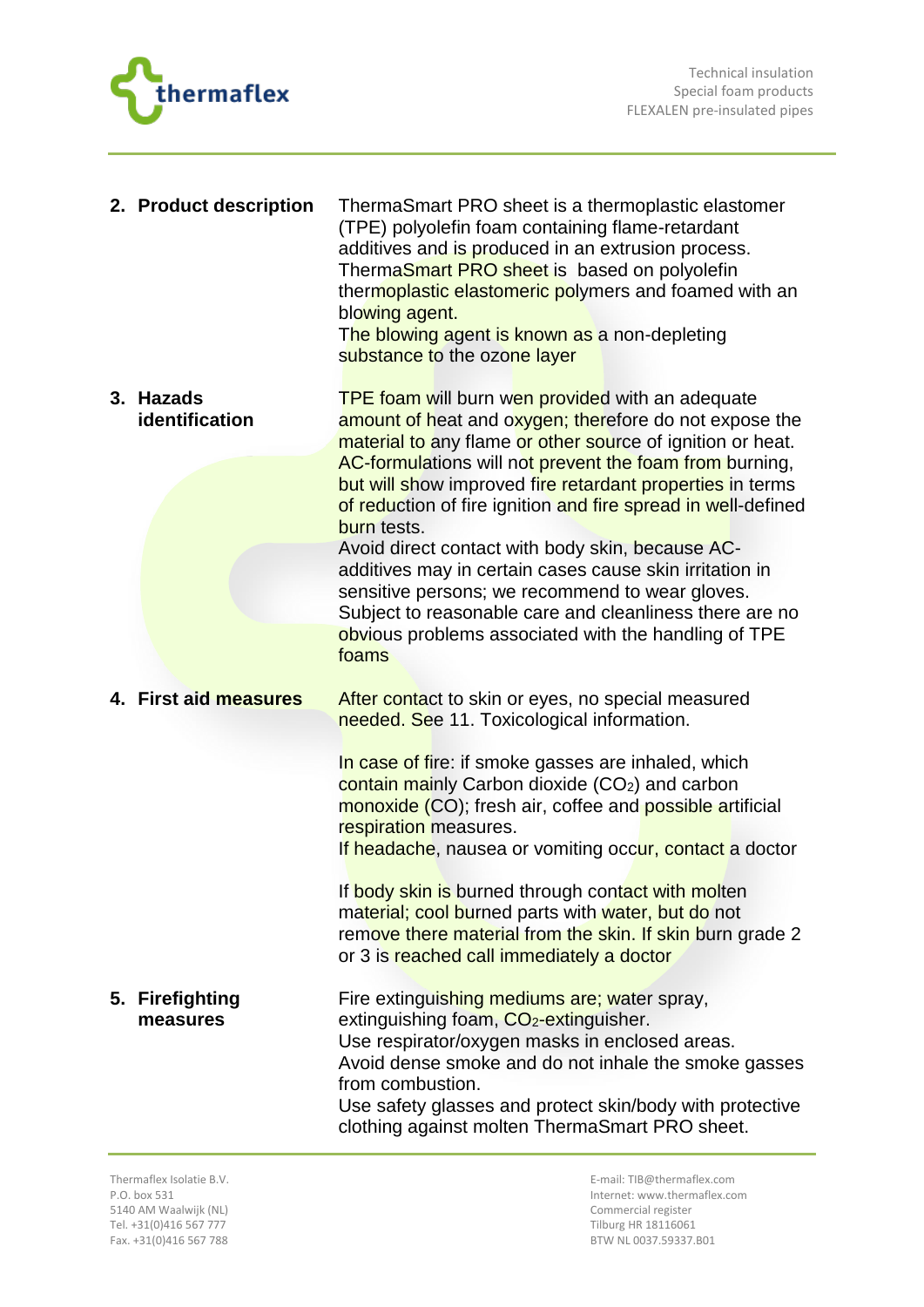

|     | 6. Accidental release<br>measures             | Not applicable                                                                                                                                                                                                                                                                     |
|-----|-----------------------------------------------|------------------------------------------------------------------------------------------------------------------------------------------------------------------------------------------------------------------------------------------------------------------------------------|
|     | 7. Handling and<br>storage                    |                                                                                                                                                                                                                                                                                    |
| 7.1 |                                               | Practice reasonable care as a normal safety precaution.<br><b>Fabrication areas should be well ventilated to carry away</b><br>fumes, vapors and dust. Operatives should be assured<br>of a supply of fresh air. The working environment should<br>be kept clean and free of dust. |
|     | 7.2 Storage                                   | <b>Practice reasonable care and cleanliness; provide</b><br>adequate distance between stacks as a safety<br>precaution. Do not expose to any source of flame,<br>ignition or heat.<br>Recommended storage is inside due to UV exposure<br>and heat sensitivity                     |
|     |                                               |                                                                                                                                                                                                                                                                                    |
|     | 8. Exposure controls /<br>personal protection | Breathing protection;<br>Use special personal breathing respirator/mask or filter,<br>in special fabrication areas (see 7.1 handling) that are<br>not well ventilated, in order to protect from fumes and<br>dust.                                                                 |
|     |                                               | <b>Hand protection:</b><br>Wear gloves (cotton, wool or leather), when working in<br>fabrication areas utilizing heat processes, to prevent<br>from possible thermal injury from hot foam.                                                                                         |
|     |                                               | Eye protection:<br>Use goggles or face masks, when working in fabrication<br>areas utilizing heat processes, to prevent possible<br>contact with hot foam and thermal injury.                                                                                                      |
|     |                                               | Body protection:<br>Wear clothes and shoes, to protect the full body skin,<br>especially when working in fabrication areas utilizing<br>heat processes, to prevent possible thermal injury<br>(burns)                                                                              |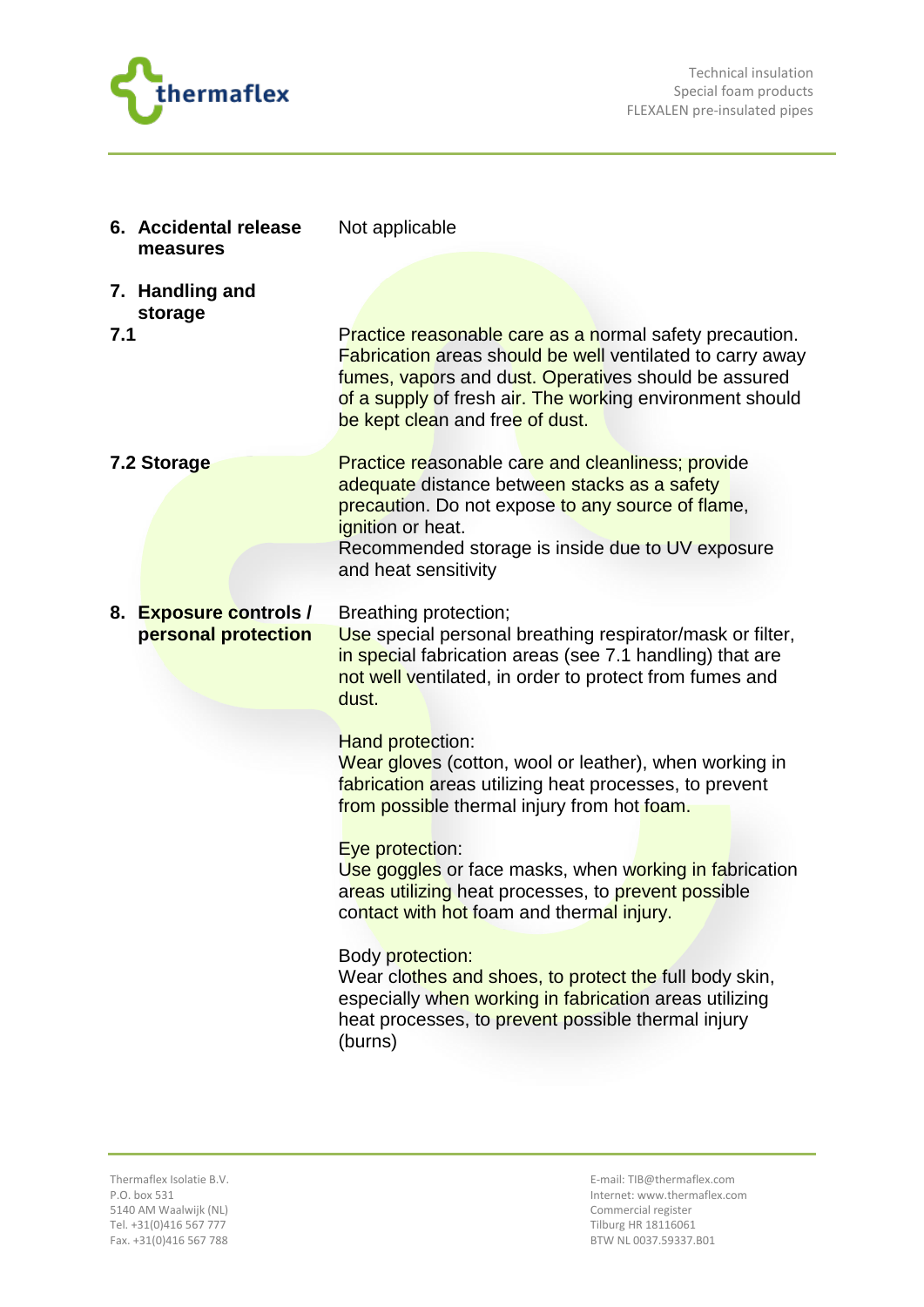

| 9. Physical and<br>chemical properties | Appearance:<br>Semi rigid closed cell polyolefin TPE foam, available in a<br>wide variety of types.                                        |
|----------------------------------------|--------------------------------------------------------------------------------------------------------------------------------------------|
|                                        | Odor:<br><b>Odorless</b>                                                                                                                   |
|                                        | Softening range:<br>$>70^{\circ}$ C                                                                                                        |
|                                        | <b>Auto flammability</b><br>$>300^{\circ}$ C                                                                                               |
|                                        | <b>Thermal decomposition:</b><br>$>160^{\circ}$ C                                                                                          |
|                                        | <b>Explosive properties:</b><br>None                                                                                                       |
|                                        | Apparent density:<br>$30 - 35$ kg/m <sup>3</sup>                                                                                           |
|                                        | Solubility:<br>Water - insoluble<br><b>Organic solvent</b> – insoluble, partly soluble, swelling<br>(depending on solvent type)            |
| 10. Stability and<br>reactivity        | Avoid any temperature $>160^{\circ}$ C over a period of $>10$<br>mon.<br><b>Avoid any contact with strong oxidizing chemicals.</b>         |
|                                        | Dangerous decomposition products: decomposition<br>gasses/vapors in heat fabrication processes combustion<br>gasses in case of fire.       |
| 11. Toxicological<br>information       | <b>Toxicologically harmless</b><br>Polyolefin foams are among the most inert polymer<br>foams and constitute no hazards in terms of normal |

handling and skin contact.